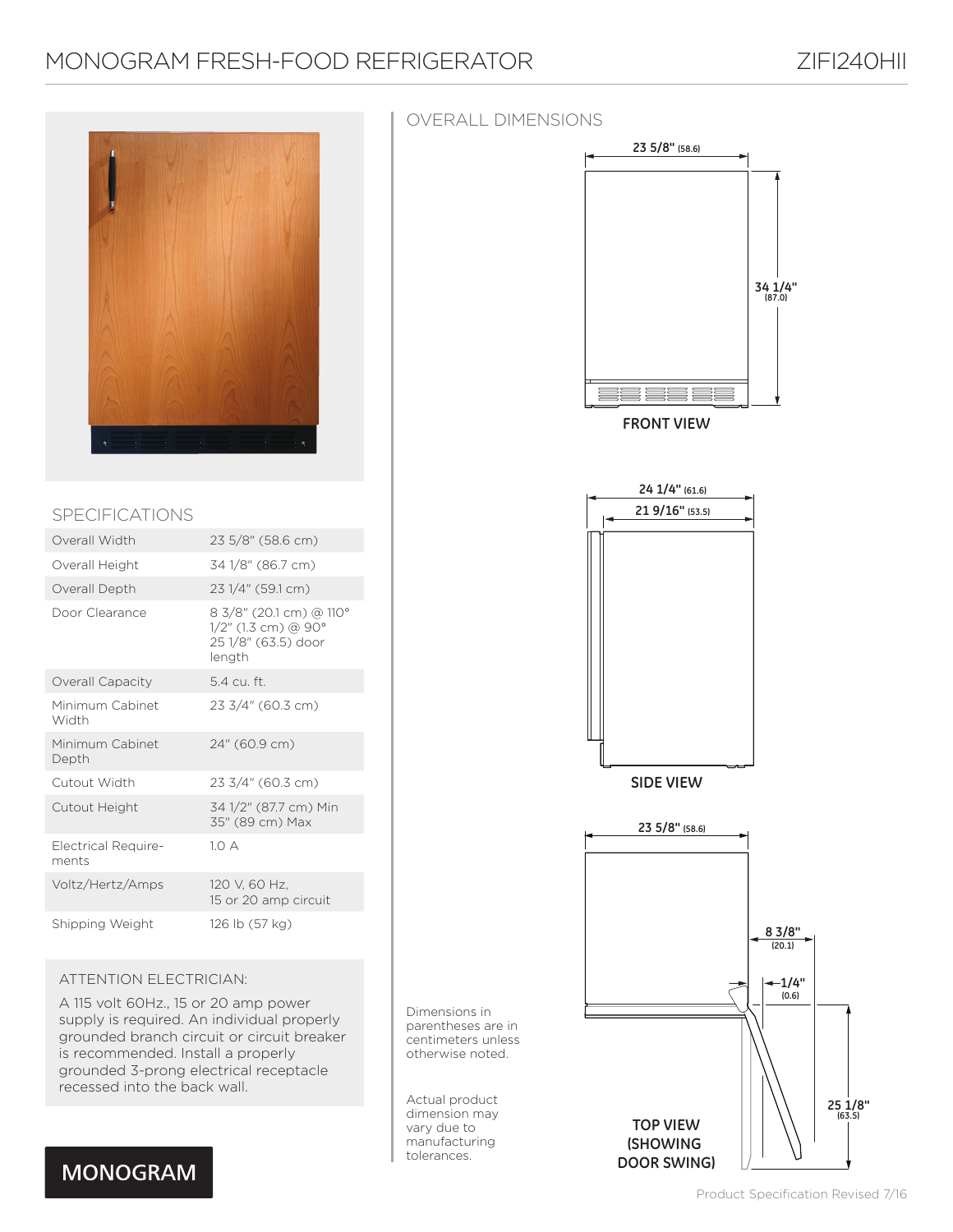# MONOGRAM FRESH-FOOD REFRIGERATOR ZIFI240HII

### INSTALLATION



## **NOTES**

Note: If installing between frameless cabinets, a 1/2" wide filler strip or side panel may be required. The filler strip will act as a spacer between the door case and adjacent cabinet and will prevent interference with cabinet door swing. The width of the opening must include filler panels.

Note: This product can be installed as a built-in or used free-standing. The top canopy can be removed for installation below a countertop.

The cutout depth must be 24".

The cutout dimensions shown allows for a full door swing and access to the pull-out racks when installed as a built-in.

- The outdoor/indoor refrigerator can be used freestanding.
- Stainless steel top canopy can be removed for built-in installation.
- Vented stainless steel toekick.